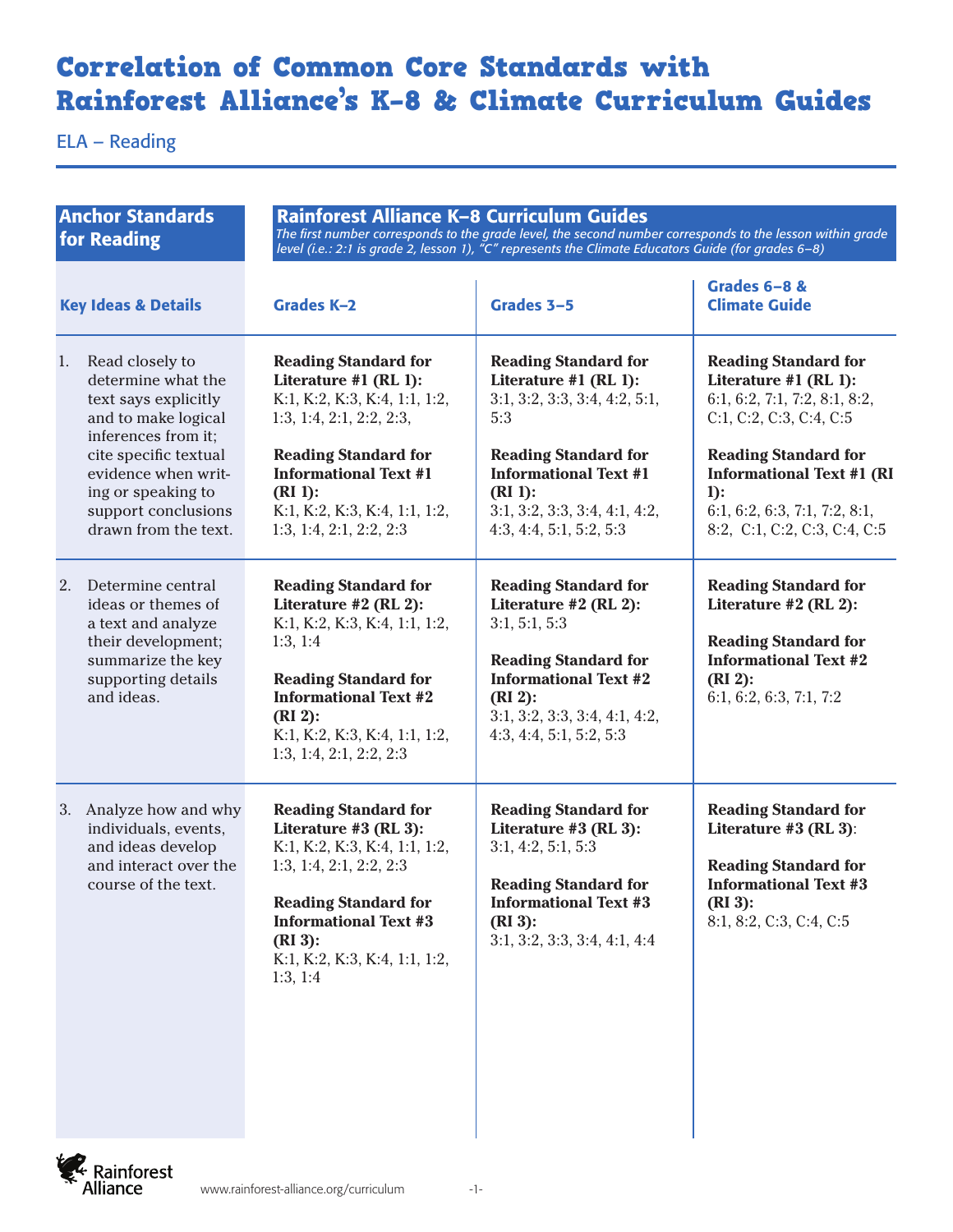| <b>Anchor Standards</b><br>for Reading                                                                                                                                                                                           | Rainforest Alliance K-8 Curriculum Guides<br>The first number corresponds to the grade level, the second number corresponds to the lesson within grade<br>level (i.e.: 2:1 is grade 2, lesson 1), " $C''$ represents the Climate Educators Guide (for grades 6–8) |                                                                                                                                                                                                                                           |                                                                                                                                                                                                                                           |  |
|----------------------------------------------------------------------------------------------------------------------------------------------------------------------------------------------------------------------------------|-------------------------------------------------------------------------------------------------------------------------------------------------------------------------------------------------------------------------------------------------------------------|-------------------------------------------------------------------------------------------------------------------------------------------------------------------------------------------------------------------------------------------|-------------------------------------------------------------------------------------------------------------------------------------------------------------------------------------------------------------------------------------------|--|
| <b>Craft &amp; Structure</b>                                                                                                                                                                                                     | <b>Grades K-2</b>                                                                                                                                                                                                                                                 | Grades 3-5                                                                                                                                                                                                                                | Grades 6-8 &<br><b>Climate Guide</b>                                                                                                                                                                                                      |  |
| Interpret words and<br>4.<br>phrases as they are<br>used in a text, in-<br>cluding determining<br>technical, connota-<br>tive, and figurative<br>meanings, and<br>analyze how specific<br>word choices shape<br>meaning or tone. | <b>Reading Standard for</b><br>Literature #4 (RL 4):<br>K:1, K:2, K:3, K:4, 1:1, 1:2,<br>1:3, 1:4, 2:1, 2:2, 2:3<br><b>Reading Standard for</b><br><b>Informational Text #4</b><br>$(RI4)$ :<br>K:1, K:2, K:3, K:4, 1:1, 1:2,<br>1:3, 1:4, 2:1, 2:2, 2:3          | <b>Reading Standard for</b><br>Literature #4 (RL 4):<br>3:1, 3:2, 3:3, 3:4, 4:2, 5:1,<br>5:2, 5:3<br><b>Reading Standard for</b><br><b>Informational Text #4</b><br>$(RI4)$ :<br>3:1, 3:2, 3:3, 3:4, 4:1, 4:2,<br>4:3, 4:4, 5:1, 5:2, 5:3 | <b>Reading Standard for</b><br>Literature #4 (RL 4):<br>6:1, 6:2, 6:3, 8:1, 8:2, C:3,<br>C:5<br><b>Reading Standard for</b><br><b>Informational Text #4</b><br>$(RI4)$ :<br>6:1, 6:2, 6:3, 7:1, 7:2, 8:1,<br>8:2, C:1, C:2, C:3, C:4, C:5 |  |
| Analyze the structure<br>5.<br>of texts, including<br>how specific sentenc-<br>es, paragraphs, and<br>larger portions of the<br>text (e.g., a section,<br>chapter, scene, or<br>stanza) relate to each<br>other and the whole.   | <b>Reading Standard for</b><br>Literature #5 (RL 5):<br>K:1, K:2, K:3, K:4, 1:1, 1:2,<br>1:3, 1:4, 2:1, 2:2, 2:3<br><b>Reading Standard for</b><br><b>Informational Text #5 (RI</b><br>$5$ :<br>K:1, K:3, 1:3, 1:4, 2:1, 2:2,<br>2:3                              | <b>Reading Standard for</b><br>Literature #5 (RL 5):<br>3:1, 5:1, 5:3<br><b>Reading Standard for</b><br><b>Informational Text #5</b><br>$(RI_5)$ :<br>3:2, 3:3, 4:3, 5:1, 5:2, 5:3                                                        | <b>Reading Standard for</b><br>Literature #5 (RL 5):<br><b>Reading Standard for</b><br><b>Informational Text #5</b><br>$(RI_5)$ :<br>6:2, 7:1, 7:2, C:2, C:4, C:5                                                                         |  |
| 6. Assess how point<br>of view or purpose<br>shapes the content<br>and style of text.                                                                                                                                            | <b>Reading Standard for</b><br>Literature #6 (RL 6):<br>K:1, K:2, K:3, K:4, 1:1, 1:2.<br>1:3, 1:4, 2:1, 2:2, 2:3<br><b>Reading Standard for</b><br><b>Informational Text #6</b><br>$(RI_6)$ :<br>K:1, K:3, 1:1, 1:2, 1:3, 1:4,<br>2:1, 2:2, 2:3                   | <b>Reading Standard for</b><br>Literature $#6$ (RL $6$ ):<br>3:1, 4:2, 5:1, 5:3<br><b>Reading Standard for</b><br><b>Informational Text #6</b><br>$(RI_6)$ :<br>3:1, 3:2, 3:3, 4:2, 4:3, 4:4,<br>5:1, 5:2, 5:3                            | <b>Reading Standard for</b><br>Literature #6 (RL 6):<br><b>Reading Standard for</b><br><b>Informational Text #6</b><br>$(RI6)$ :                                                                                                          |  |

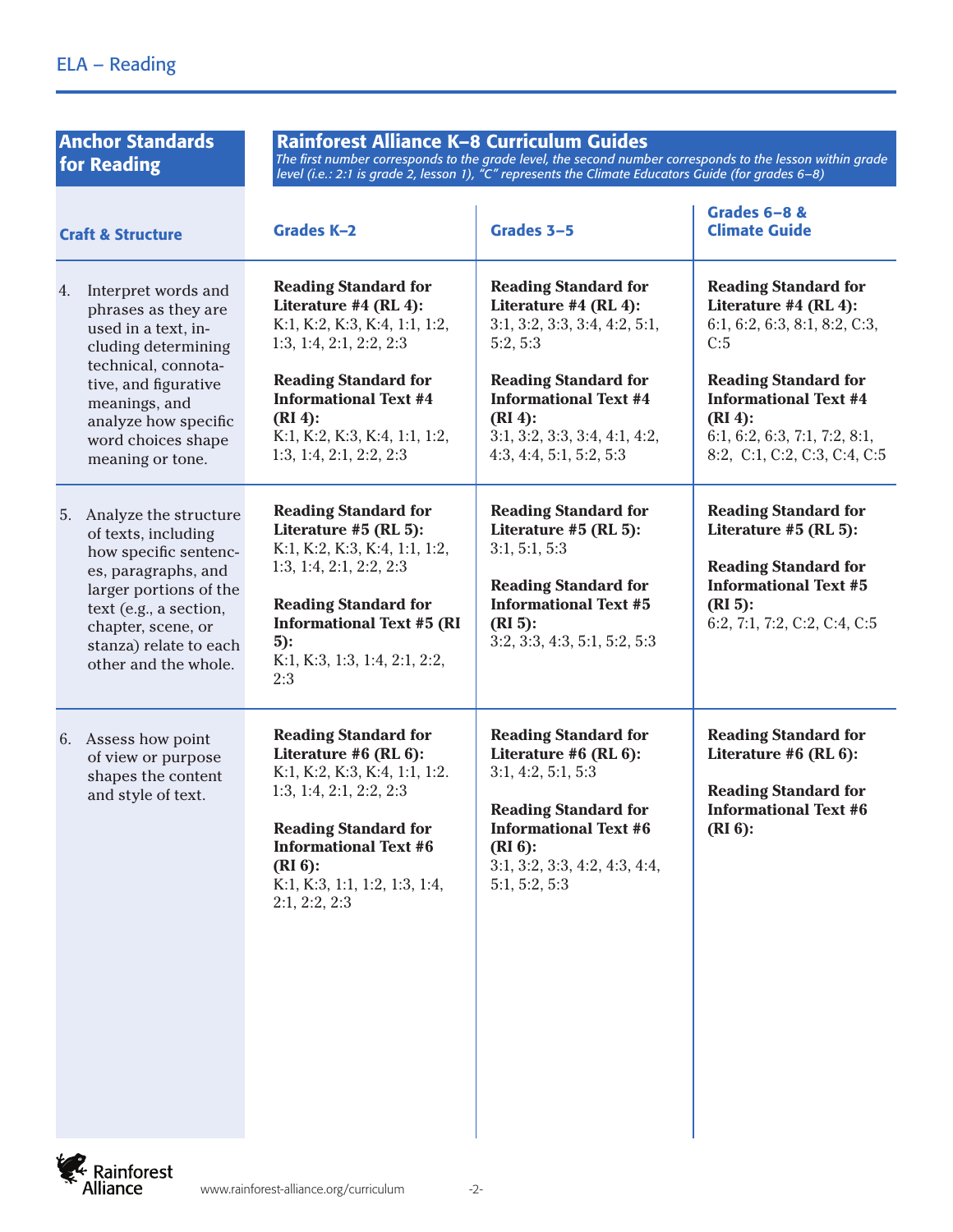| <b>Anchor Standards</b><br>for Reading                                                                                                                                                                                           | Rainforest Alliance K-8 Curriculum Guides<br>The first number corresponds to the grade level, the second number corresponds to the lesson within grade<br>level (i.e.: 2:1 is grade 2, lesson 1), " $C''$ represents the Climate Educators Guide (for grades 6–8) |                                                                                                                                                                                                           |                                                                                                                                                                                |
|----------------------------------------------------------------------------------------------------------------------------------------------------------------------------------------------------------------------------------|-------------------------------------------------------------------------------------------------------------------------------------------------------------------------------------------------------------------------------------------------------------------|-----------------------------------------------------------------------------------------------------------------------------------------------------------------------------------------------------------|--------------------------------------------------------------------------------------------------------------------------------------------------------------------------------|
| <b>Integration of</b><br><b>Knowledge &amp; Ideas</b>                                                                                                                                                                            | <b>Grades K-2</b>                                                                                                                                                                                                                                                 | Grades 3-5                                                                                                                                                                                                | Grades 6-8 &<br><b>Climate Guide</b>                                                                                                                                           |
| 7.<br>Interpret words and<br>phrases as they are<br>used in a text, in-<br>cluding determining<br>technical, connota-<br>tive, and figurative<br>meanings, and<br>analyze how specific<br>word choices shape<br>meaning or tone. | <b>Reading Standard for</b><br>Literature #7 (RL 7):<br>K:1, K:2, K:3, K:4, 1:1, 1:2.<br>1:3, 1:4, 2:1, 2:2, 2:3<br><b>Reading Standard for</b><br><b>Informational Text #7</b><br>$(RI 7)$ :<br>K:1, K:3, 1:1, 1:2, 1:3, 1:4                                     | <b>Reading Standard for</b><br>Literature #7 (RL 7):<br>3:1, 3:2, 3:3, 3:4, 4:2, 5:1,<br>5:3<br><b>Reading Standard for</b><br><b>Informational Text #7</b><br>$(RI 7)$ :<br>3:2, 3:3, 3:4, 5:1, 5:2, 5:3 | <b>Reading Standard for</b><br>Literature #7 (RL 7):<br><b>Reading Standard for</b><br><b>Informational Text #7</b><br>$(RI 7)$ :<br>6:1, 6:2, 6:3, C:1, C:2, C:3,<br>C:4, C:5 |
| Delineate and evalu-<br>8.<br>ate the argument<br>and specific claims<br>in a text, including<br>the validity of the<br>reasoning as well as<br>the relevance and<br>sufficiency of the<br>evidence.                             | <b>Reading Standard for</b><br>Literature #8 (RL 8):<br><b>Reading Standard for</b><br><b>Informational Text #8</b><br>$(RI_8)$ :<br>K:1, K:2, K:3, K:4, 1:1, 1:2,<br>1:3, 1:4, 2:1, 2:2, 2:3                                                                     | <b>Reading Standard for</b><br>Literature #8 (RL 8):<br><b>Reading Standard for</b><br><b>Informational Text #8</b><br>$(RI 8)$ :<br>3:2, 3:3, 5:1, 5:2, 5:3                                              | <b>Reading Standard for</b><br>Literature #8 (RL 8):<br><b>Reading Standard for</b><br><b>Informational Text #8</b><br>$(RI 8)$ :                                              |
| Analyze how two or<br>9.<br>more texts address<br>similar themes or<br>topics in order to<br>build knowledge or<br>to compare the ap-<br>proaches the authors<br>take.                                                           | <b>Reading Standard for</b><br>Literature #9 (RL 9):<br>K:1, K:2, K:3, K:4, 1:1, 1:2.<br>1:3, 1:4<br><b>Reading Standard for</b><br><b>Informational Text #9</b><br>$(RI 9)$ :<br>K:1, K:2, K:3, K:4, 1:1, 1:2,<br>1:3, 1:4                                       | <b>Reading Standard for</b><br>Literature #9 (RL 9):<br>5:1, 5:3<br><b>Reading Standard for</b><br><b>Informational Text #9</b><br>$(RI 9)$ :<br>3:2, 3:3, 4:1, 4:2, 4:3, 4:4                             | <b>Reading Standard for</b><br>Literature #9 (RL 9):<br><b>Reading Standard for</b><br><b>Informational Text #9</b><br>$(RI 9)$ :                                              |

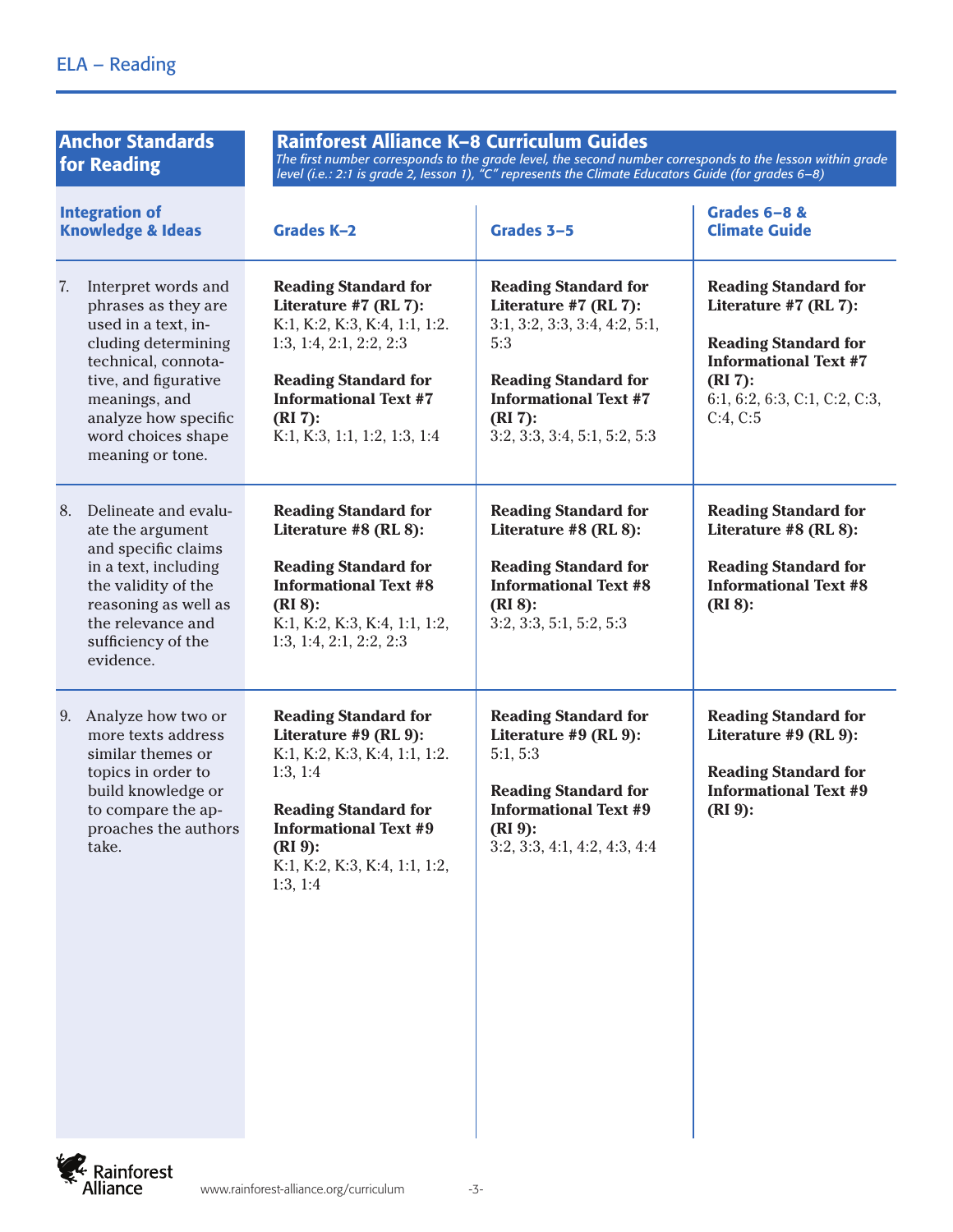## ELA – Reading

| <b>Anchor Standards</b><br>for Reading                                                                           | Rainforest Alliance K-8 Curriculum Guides<br>The first number corresponds to the grade level, the second number corresponds to the lesson within grade<br>level (i.e.: 2:1 is grade 2, lesson 1), "C" represents the Climate Educators Guide (for grades 6-8) |                                                                                                                                                                                             |                                                                                                                                       |
|------------------------------------------------------------------------------------------------------------------|---------------------------------------------------------------------------------------------------------------------------------------------------------------------------------------------------------------------------------------------------------------|---------------------------------------------------------------------------------------------------------------------------------------------------------------------------------------------|---------------------------------------------------------------------------------------------------------------------------------------|
| <b>Range of Reading &amp;</b><br><b>Level of Text</b><br><b>Complexity:</b>                                      | <b>Grades K-2</b>                                                                                                                                                                                                                                             | Grades 3-5                                                                                                                                                                                  | <b>Grades 6-8 &amp;</b><br><b>Climate Guide</b>                                                                                       |
| 10. Read and compre-<br>hend complex liter-<br>ary and informational<br>texts independently<br>and proficiently. | <b>Reading Standard for</b><br>Literature #10 (RL 10):<br>K:1, K:2, K:3, K:4, 1:1, 1:2.<br>1:3, 1:4, 2:1, 2:2, 2:3<br><b>Reading Standard for</b><br><b>Informational Text #10</b><br>$(RI 10)$ :<br>K:1, K:2, K:3, K:4, 1:1, 1:3,<br>1:4, 2:1, 2:2, 2:3      | <b>Reading Standard for</b><br>Literature #10 (RL 10):<br>3:1, 3:2, 3:3, 3:4, 5:1, 5:3<br><b>Reading Standard for</b><br><b>Informational Text #10</b><br>$(RI 10)$ :<br>3:1, 3:2, 3:3, 3:4 | <b>Reading Standard for</b><br>Literature #10 (RL 10):<br><b>Reading Standard for</b><br><b>Informational Text #10</b><br>$(RI 10)$ : |

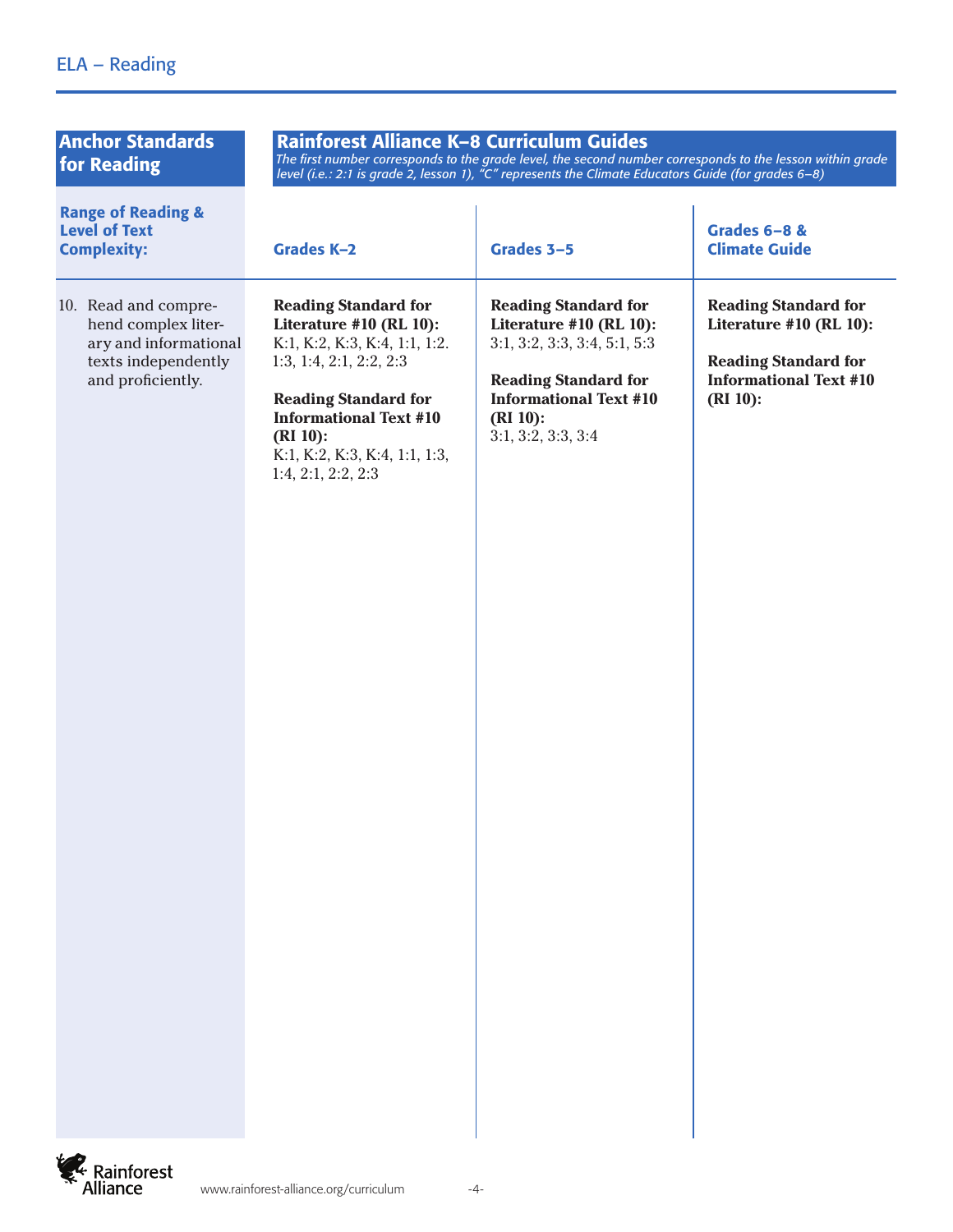| <b>Anchor Standards</b><br>for Writing                                                                                                                                                                                     | Rainforest Alliance K-8 Curriculum Guides<br>The first number corresponds to the grade level, the second number corresponds to the lesson within grade<br>level (i.e.: 2:1 is grade 2, lesson 1), "C" represents the Climate Educators Guide (for grades 6-8) |                                                                                      |                                                                         |
|----------------------------------------------------------------------------------------------------------------------------------------------------------------------------------------------------------------------------|---------------------------------------------------------------------------------------------------------------------------------------------------------------------------------------------------------------------------------------------------------------|--------------------------------------------------------------------------------------|-------------------------------------------------------------------------|
| <b>Key Ideas &amp; Details</b>                                                                                                                                                                                             | <b>Grades K-2</b>                                                                                                                                                                                                                                             | Grades 3-5                                                                           | Grades 6-8 &<br><b>Climate Guide</b>                                    |
| Write arguments to<br>1.<br>support claims in an<br>analysis of substan-<br>tive topics or texts,<br>using valid reasoning<br>and relevant and suf-<br>ficient evidence.                                                   | <b>Writing Standard #1</b><br>$(W 1)$ :<br>K:2, K:4, 1:3, 1:4, 2:2, 2:3                                                                                                                                                                                       | <b>Writing Standard #1</b><br>$(W 1)$ :<br>4:1, 4:3                                  | <b>Writing Standard #1</b><br>$(W 1)$ :<br>6:2, 6:3, 7:1, 7:2           |
| Write informative/<br>2.<br>explanatory texts to<br>examine and convey<br>complex ideas and<br>information clearly<br>and accurately<br>through the effective<br>selection, organiza-<br>tion, and analysis of<br>content. | <b>Writing Standard #2</b><br>$(W 2)$ :<br>K:2, K:4, 1:3, 1:4, 2:2, 2:3                                                                                                                                                                                       | <b>Writing Standard #2</b><br>$(W 2)$ :<br>3:2, 4:1, 4:2, 4:3, 4:4, 5:1,<br>5:3, 5:4 | <b>Writing Standard #2</b><br>$(W 2)$ :<br>6:2, 6:3, 8:2, $C:2$         |
| Write narratives to<br>3.<br>develop real or imag-<br>ined experiences or<br>events using effective<br>technique, well-<br>chosen details, and<br>well-structured event<br>sequences                                       | <b>Writing Standard #3</b><br>$(W 3)$ :<br>K:2, K:4, 2:2, 2:3                                                                                                                                                                                                 | <b>Writing Standard #3</b><br>$(W 3)$ :<br>3:2, 4:1, 4:2, 4:3, 4:4, 5:1,<br>5:3      | <b>Writing Standard #3</b><br>$(W 3)$ :<br>C:2                          |
| <b>Production &amp;</b><br><b>Distribution of Writing</b>                                                                                                                                                                  |                                                                                                                                                                                                                                                               |                                                                                      |                                                                         |
| Produce clear and<br>4.<br>coherent writing in<br>which the develop-<br>ment, organization,<br>and style are appro-<br>priate to task, pur-<br>pose, and audience.                                                         | <b>Writing Standard #4</b><br>$(W 4)$ :                                                                                                                                                                                                                       | <b>Writing Standard #4</b><br>$(W 4)$ :<br>3:2, 4:1, 4:2, 4:3, 4:4, 5:1,<br>5:3, 5:4 | <b>Writing Standard #4</b><br>$(W 4)$ :<br>6:2, 6:3, 7:1, 7:2, 8:2, C:2 |

**E**<br>Rainforest<br>Alliance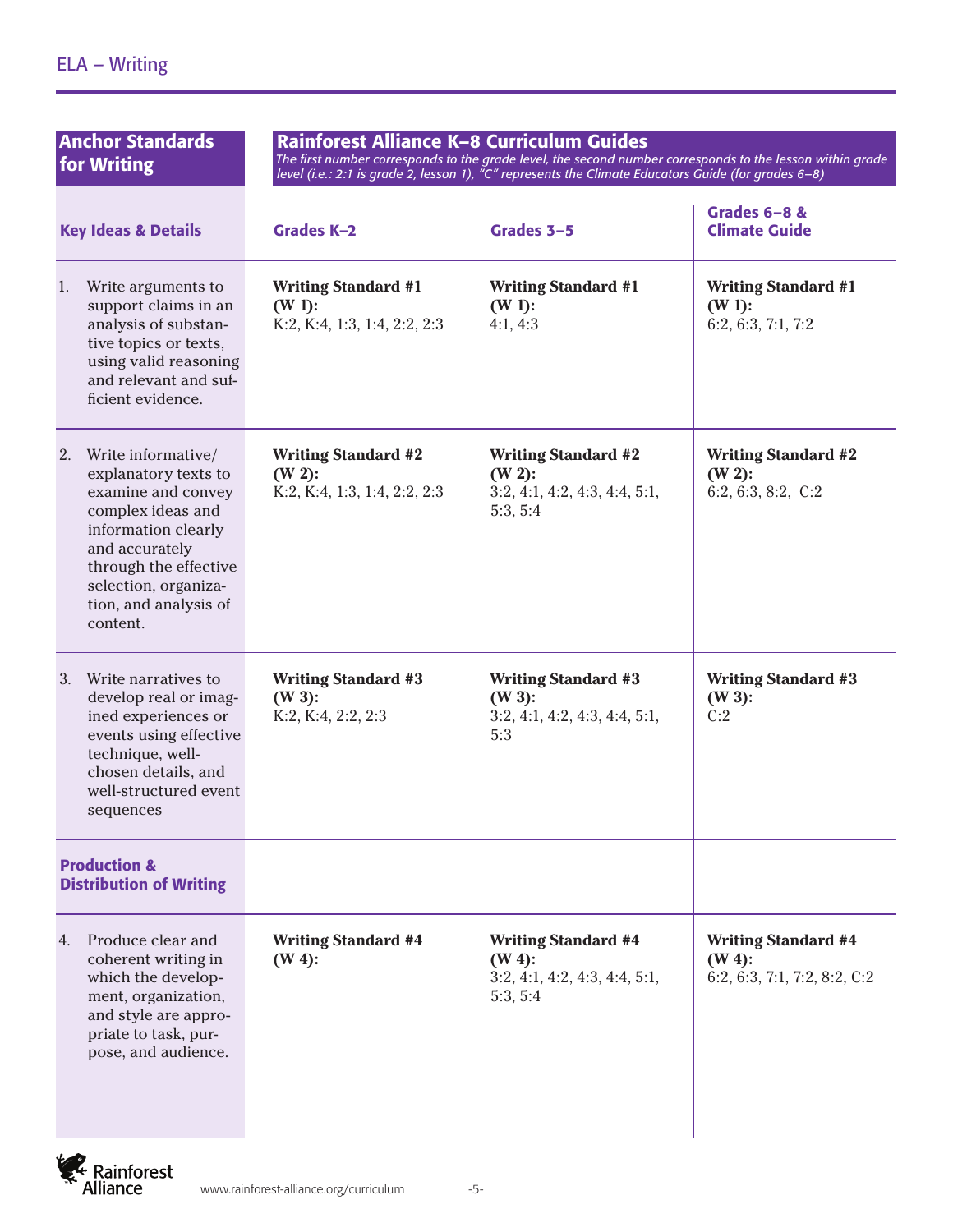| <b>Anchor Standards</b><br>for Writing                                                                                                                                                                            | Rainforest Alliance K-8 Curriculum Guides<br>The first number corresponds to the grade level, the second number corresponds to the lesson within grade<br>level (i.e.: 2:1 is grade 2, lesson 1), $\pi$ <sup>o</sup> represents the Climate Educators Guide (for grades 6-8) |                                                                                           |                                                                         |  |
|-------------------------------------------------------------------------------------------------------------------------------------------------------------------------------------------------------------------|------------------------------------------------------------------------------------------------------------------------------------------------------------------------------------------------------------------------------------------------------------------------------|-------------------------------------------------------------------------------------------|-------------------------------------------------------------------------|--|
|                                                                                                                                                                                                                   | <b>Grades K-2</b>                                                                                                                                                                                                                                                            | Grades 3-5                                                                                | Grades 6-8 &<br><b>Climate Guide</b>                                    |  |
| 5.<br>Develop and<br>strengthen writing<br>as needed by plan-<br>ning, revising, editing,<br>rewriting, or trying a<br>new approach.                                                                              | <b>Writing Standard #5</b><br>$(W 5)$ :<br>K:2, K:4, 1:1                                                                                                                                                                                                                     | <b>Writing Standard #5</b><br>$(W 5)$ :                                                   | <b>Writing Standard #5</b><br>$(W 5)$ :                                 |  |
| Use technology,<br>6.<br>including the Inter-<br>net, to produce and<br>publish writing and<br>to interact and col-<br>laborate with others.                                                                      | <b>Writing Standard #6</b><br>$(W6)$ :                                                                                                                                                                                                                                       | <b>Writing Standard #6</b><br>$(W6)$ :                                                    | <b>Writing Standard #6</b><br>$(W 6)$ :<br>8:2                          |  |
| <b>Research to Build &amp;</b><br><b>Present Knowledge</b>                                                                                                                                                        |                                                                                                                                                                                                                                                                              |                                                                                           |                                                                         |  |
| Conduct short as<br>7.<br>well as more sus-<br>tained research<br>projects based on<br>focused questions,<br>demonstrating<br>understanding of the<br>subject under inves-<br>tigation.                           | <b>Writing Standard #7</b><br>$(W 7)$ :<br>K:1, K:2, K:3, K:4, 1:3, 1:4,<br>2:1, 2:3                                                                                                                                                                                         | <b>Writing Standard #7</b><br>$(W 7)$ :<br>3:2, 3:3, 4:1, 4:2, 4:3, 4:4,<br>5:2, 5:4      | <b>Writing Standard #7</b><br>$(W 7)$ :<br>6:1, 6:2, 6:3, 7:1, 7:2, 8:1 |  |
| Gather relevant<br>8.<br>information from<br>multiple print and<br>digital sources, as-<br>sess the credibility<br>and accuracy of each<br>source, and integrate<br>the information while<br>avoiding plagiarism. | <b>Writing Standard #8</b><br>$(W 8)$ :<br>K:1, K:2, K:3, K:4, 1:1, 1:2,<br>1:3, 1:4, 2:2                                                                                                                                                                                    | <b>Writing Standard #8</b><br>$(W 8)$ :<br>3:2, 3:3, 4:1, 4:2, 4:3, 4:4,<br>5:1, 5:2, 5:3 | <b>Writing Standard #8</b><br>$(W 8)$ :<br>8:1, 8:2                     |  |

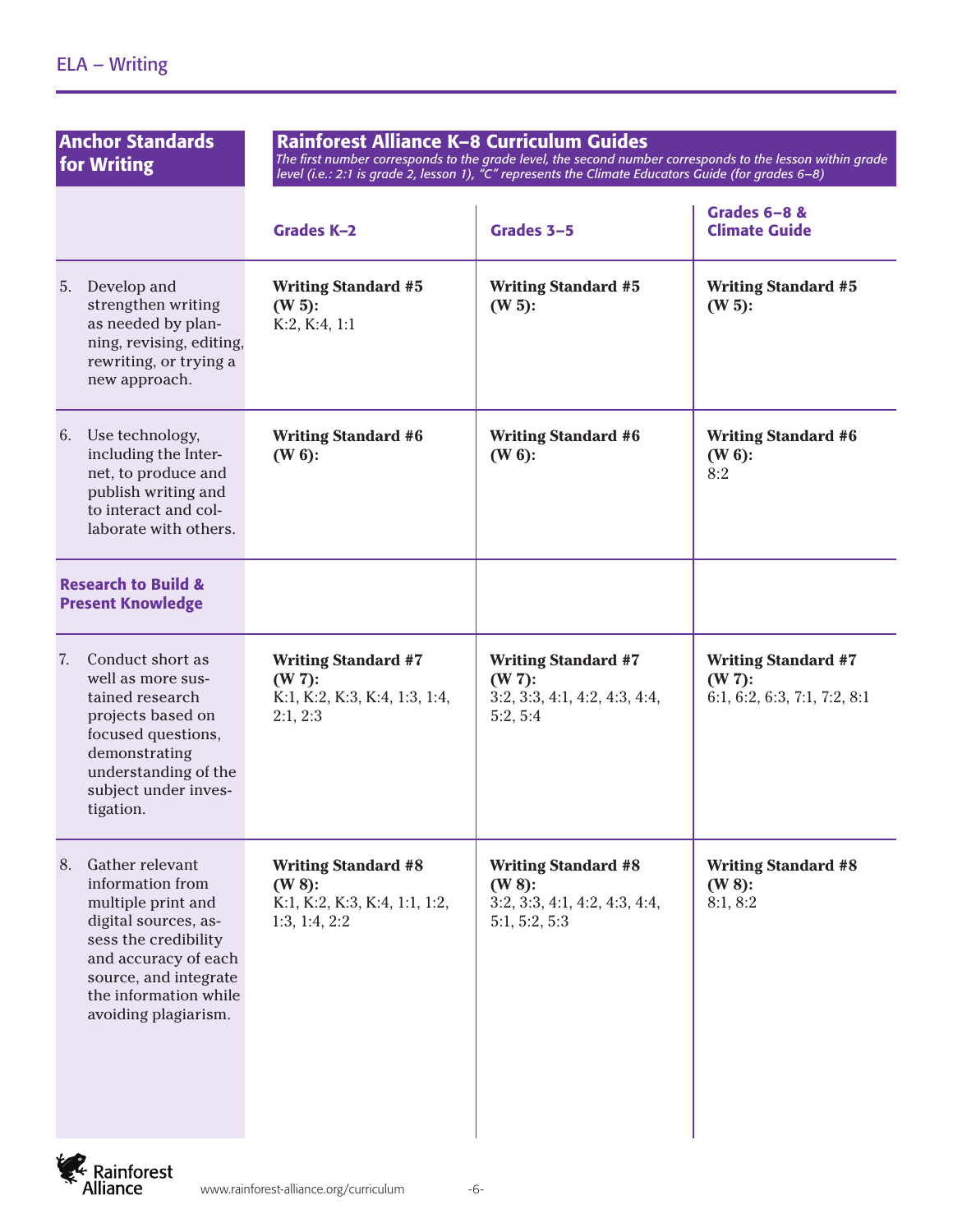| <b>Anchor Standards</b><br>for Writing                                                                                                                                                                                             | Rainforest Alliance K-8 Curriculum Guides<br>The first number corresponds to the grade level, the second number corresponds to the lesson within grade<br>level (i.e.: 2:1 is grade 2, lesson 1), "C" represents the Climate Educators Guide (for grades 6-8) |                                                                                 |                                           |
|------------------------------------------------------------------------------------------------------------------------------------------------------------------------------------------------------------------------------------|---------------------------------------------------------------------------------------------------------------------------------------------------------------------------------------------------------------------------------------------------------------|---------------------------------------------------------------------------------|-------------------------------------------|
|                                                                                                                                                                                                                                    | <b>Grades K-2</b>                                                                                                                                                                                                                                             | Grades 3-5                                                                      | Grades 6-8 &<br><b>Climate Guide</b>      |
| 9. Draw evidence from<br>literary or informa-<br>tional texts to sup-<br>port analysis, reflec-<br>tion, and research.                                                                                                             | <b>Writing Standard #9</b><br>$(W 9)$ :                                                                                                                                                                                                                       | <b>Writing Standard #9</b><br>$(W 9)$ :<br>4:1, 4:2, 4:3, 4:4, 5:2, 5:3,<br>5:4 | <b>Writing Standard #9</b><br>$(W 9)$ :   |
| <b>Range of Writing</b>                                                                                                                                                                                                            |                                                                                                                                                                                                                                                               |                                                                                 |                                           |
| 10. Write routinely<br>over extended time<br>frames (time for<br>research, reflection,<br>and revision) and<br>shorter time frames<br>(a single sitting or<br>a day or two) for a<br>range of tasks, pur-<br>poses, and audiences. | <b>Writing Standard #10</b><br>$(W 10)$ :                                                                                                                                                                                                                     | <b>Writing Standard #10</b><br>$(W 10)$ :                                       | <b>Writing Standard #10</b><br>$(W 10)$ : |

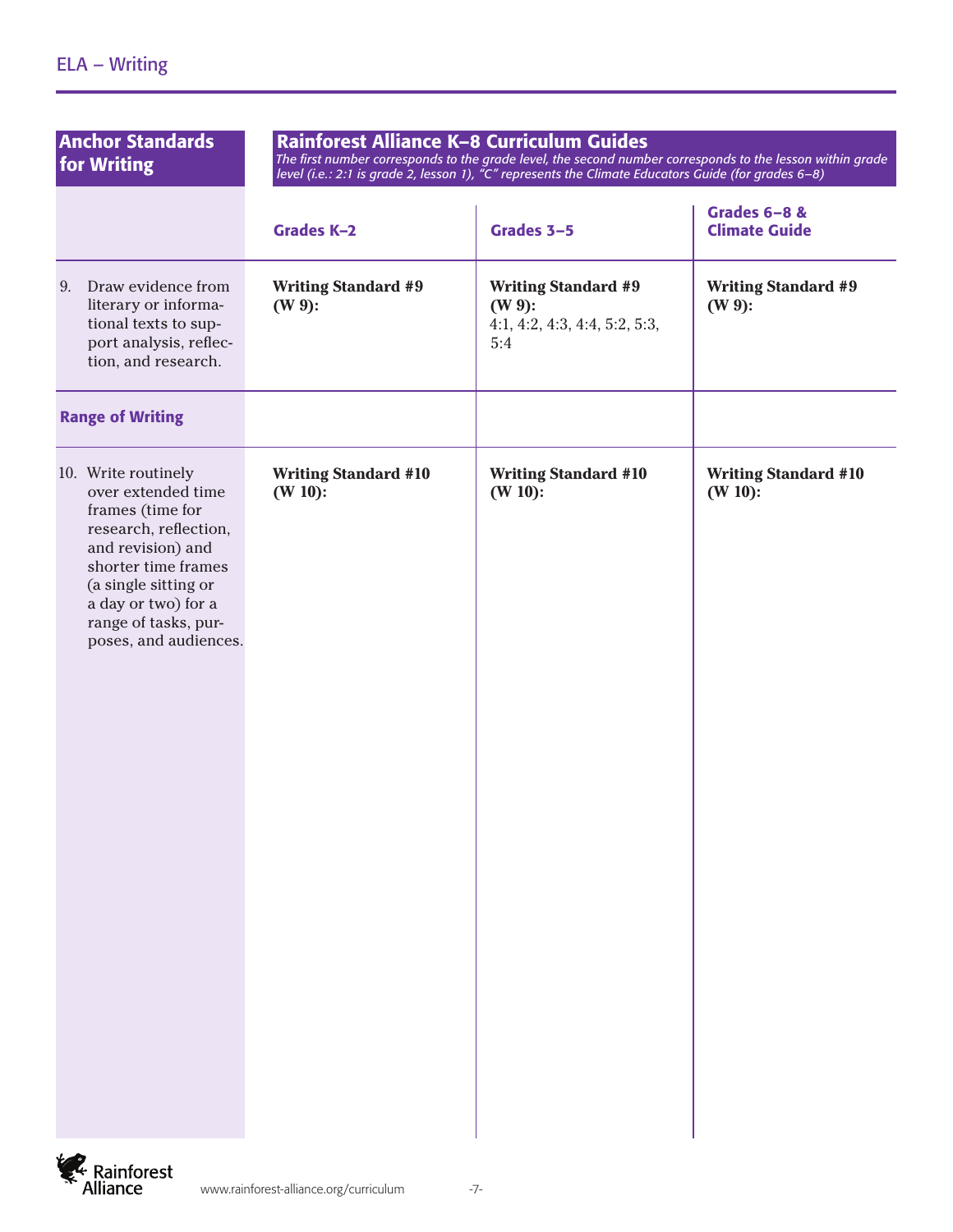| <b>Anchor Standards</b><br>for Speaking &<br><b>Listening</b>                                                                                                                                                                                    | Rainforest Alliance K-8 Curriculum Guides                                                                     | The first number corresponds to the grade level, the second number corresponds to the lesson within grade<br>level (i.e.: 2:1 is grade 2, lesson 1), "C" represents the Climate Educators Guide (for grades 6-8) |                                                                                                                         |
|--------------------------------------------------------------------------------------------------------------------------------------------------------------------------------------------------------------------------------------------------|---------------------------------------------------------------------------------------------------------------|------------------------------------------------------------------------------------------------------------------------------------------------------------------------------------------------------------------|-------------------------------------------------------------------------------------------------------------------------|
| <b>Comprehension &amp;</b><br><b>Collaboration</b>                                                                                                                                                                                               | Grades K-2                                                                                                    | Grades 3-5                                                                                                                                                                                                       | Grades 6-8 &<br><b>Climate Guide</b>                                                                                    |
| Prepare for and par-<br>1.<br>ticipate effectively in<br>a range of conversa-<br>tions and collabora-<br>tions with diverse<br>partners, building<br>on others' ideas and<br>expressing their own<br>clearly and persua-<br>sively.              | <b>Speaking &amp; Listening</b><br>Standard #1 (SL 1):<br>K:1, K:3, K:4, 1:1, 1:2, 1:3,<br>1:4, 2:1, 2:2, 2:3 | <b>Speaking &amp; Listening</b><br>Standard #1 (SL 1):<br>3:1, 3:2, 3:3                                                                                                                                          | <b>Speaking &amp; Listening</b><br>Standard #1 (SL 1):<br>C:1, C:2, C:3, C:4, C:5                                       |
| Integrate and evalu-<br>2.<br>ate information<br>presented in diverse<br>media and formats,<br>including visually,<br>quantitatively, and<br>orally.                                                                                             | <b>Speaking &amp; Listening</b><br>Standard #2 (SL 2):<br>K:1, K:2, K:3, 1:1, 1:2, 1:3,<br>1:4, 2:1, 2:2, 2:3 | <b>Speaking &amp; Listening</b><br>Standard #2 (SL 2):<br>3:1, 3:2, 3:3, 3:4, 4:1, 4:2,<br>4:3, 4:4, 5:2, 5:3                                                                                                    | <b>Speaking &amp; Listening</b><br>Standard #2 (SL 2):<br>6:1, 6:2, 6:3, 7:1, 7:2, 8:1,<br>8:2, C:1, C:2, C:3, C:4, C:5 |
| Evaluate a speaker's<br>3.<br>point of view, reason-<br>ing, and use of evi-<br>dence and rhetoric.                                                                                                                                              | <b>Speaking &amp; Listening</b><br>Standard #3 (SL 3):<br>K:1, K:2, K:3, 1:2, 1:4, 2:2                        | <b>Speaking &amp; Listening</b><br>Standard #3 (SL 3):<br>3:1, 3:2, 3:3, 4:1, 4:2, 4:3,<br>4:4, 5:1, 5:2, 5:3                                                                                                    | <b>Speaking &amp; Listening</b><br>Standard #3 (SL 3):                                                                  |
| <b>Presentation of</b><br><b>Knowledge &amp; Ideas</b>                                                                                                                                                                                           |                                                                                                               |                                                                                                                                                                                                                  |                                                                                                                         |
| Present informa-<br>4.<br>tion, findings, and<br>supporting evidence<br>such that listeners<br>can follow the line<br>of reasoning and the<br>organization, devel-<br>opment, and style<br>are appropriate to<br>task, purpose, and<br>audience. | <b>Speaking &amp; Listening</b><br>Standard #4 (SL 4):<br>1:1, 1:2, 1:3, 1:4, 2:2, 2:3                        | <b>Speaking &amp; Listening</b><br>Standard #4 (SL 4):<br>3:1, 3:2, 3:3, 3:4, 4:1, 4:2,<br>4:3, 4:4, 5:1, 5:2, 5:35:4                                                                                            | <b>Speaking &amp; Listening</b><br>Standard #4 (SL 4):<br>6:2, 6:3, 7:1, 7:2, 8:1, 8:2,<br>C:1, C:2, C:3, C:4, C:5      |

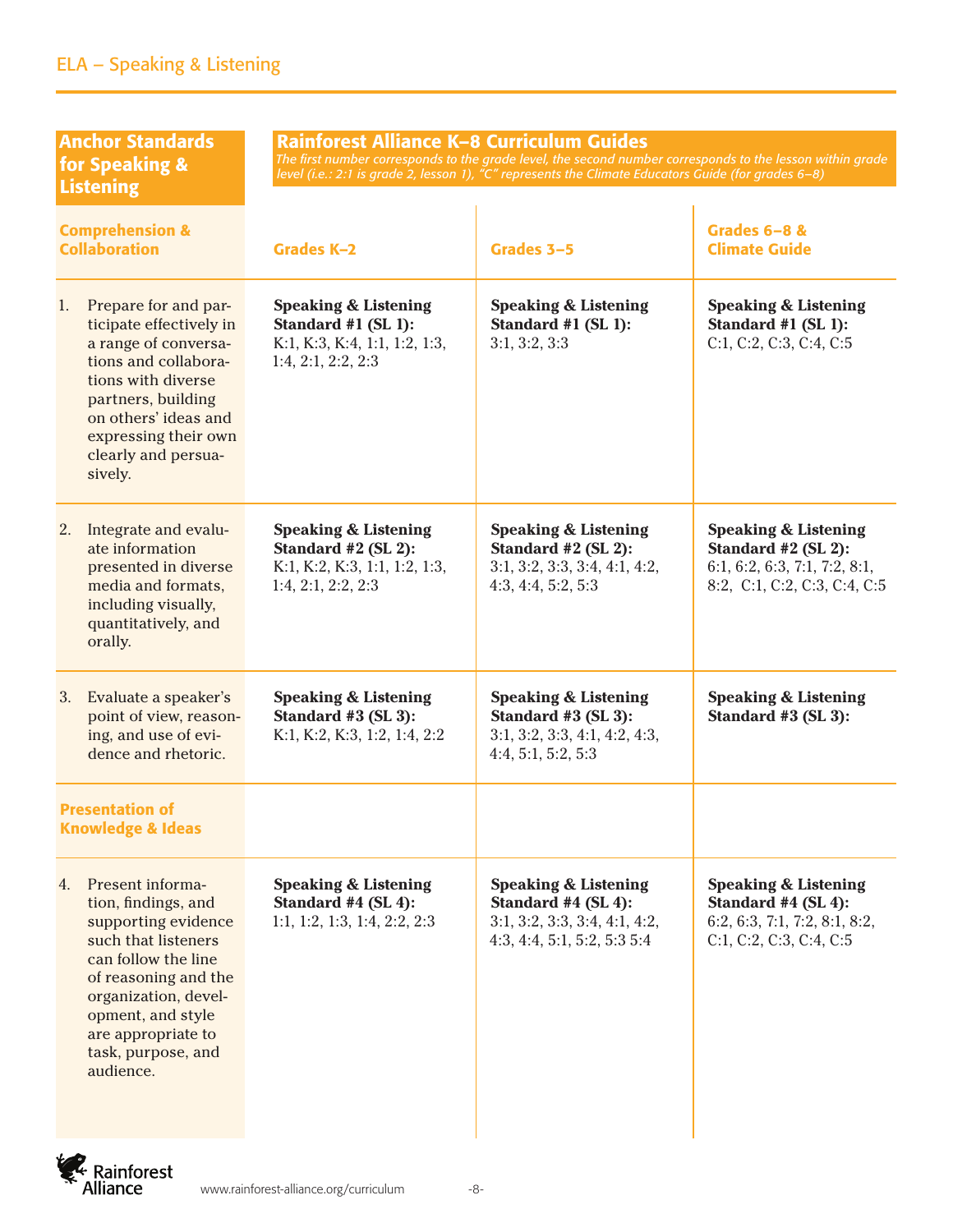| <b>Anchor Standards</b><br>for Speaking &<br><b>Listening</b>                                                                                                | Rainforest Alliance K-8 Curriculum Guides<br>The first number corresponds to the grade level, the second number corresponds to the lesson within grade<br>level (i.e.: 2:1 is grade 2, lesson 1), "C" represents the Climate Educators Guide (for grades 6–8) |                                                                              |                                                                                   |  |
|--------------------------------------------------------------------------------------------------------------------------------------------------------------|---------------------------------------------------------------------------------------------------------------------------------------------------------------------------------------------------------------------------------------------------------------|------------------------------------------------------------------------------|-----------------------------------------------------------------------------------|--|
|                                                                                                                                                              | Grades K-2                                                                                                                                                                                                                                                    | Grades 3-5                                                                   | Grades 6-8 &<br><b>Climate Guide</b>                                              |  |
| 5.<br>Make strategic use<br>of digital media and<br>visual displays of<br>data to express infor-<br>mation and enhance<br>understanding of<br>presentations. | <b>Speaking &amp; Listening</b><br>Standard #5 (SL 5):<br>K:1, K:2, K:3, K:4, 1:1                                                                                                                                                                             | <b>Speaking &amp; Listening</b><br>Standard #5 (SL 5):<br>5:2, 5:3           | <b>Speaking &amp; Listening</b><br>Standard #5 (SL 5):<br>6:3, 7:1, 7:2, 8:1, 8:2 |  |
| 6. Adapt speech to a<br>variety of contexts<br>and communicative<br>tasks, demonstrating<br>command of formal<br>English when indicat-<br>ed or appropriate. | <b>Speaking &amp; Listening</b><br>Standard #6 (SL 6):<br>K:1, K:2, K:3, K:4, 1:3, 1:4,<br>2:1, 2:2, 2:3                                                                                                                                                      | <b>Speaking &amp; Listening</b><br>Standard #6 (SL 6):<br>3:1, 3:2, 3:3, 3:4 | <b>Speaking &amp; Listening</b><br>Standard #6 (SL 6):                            |  |

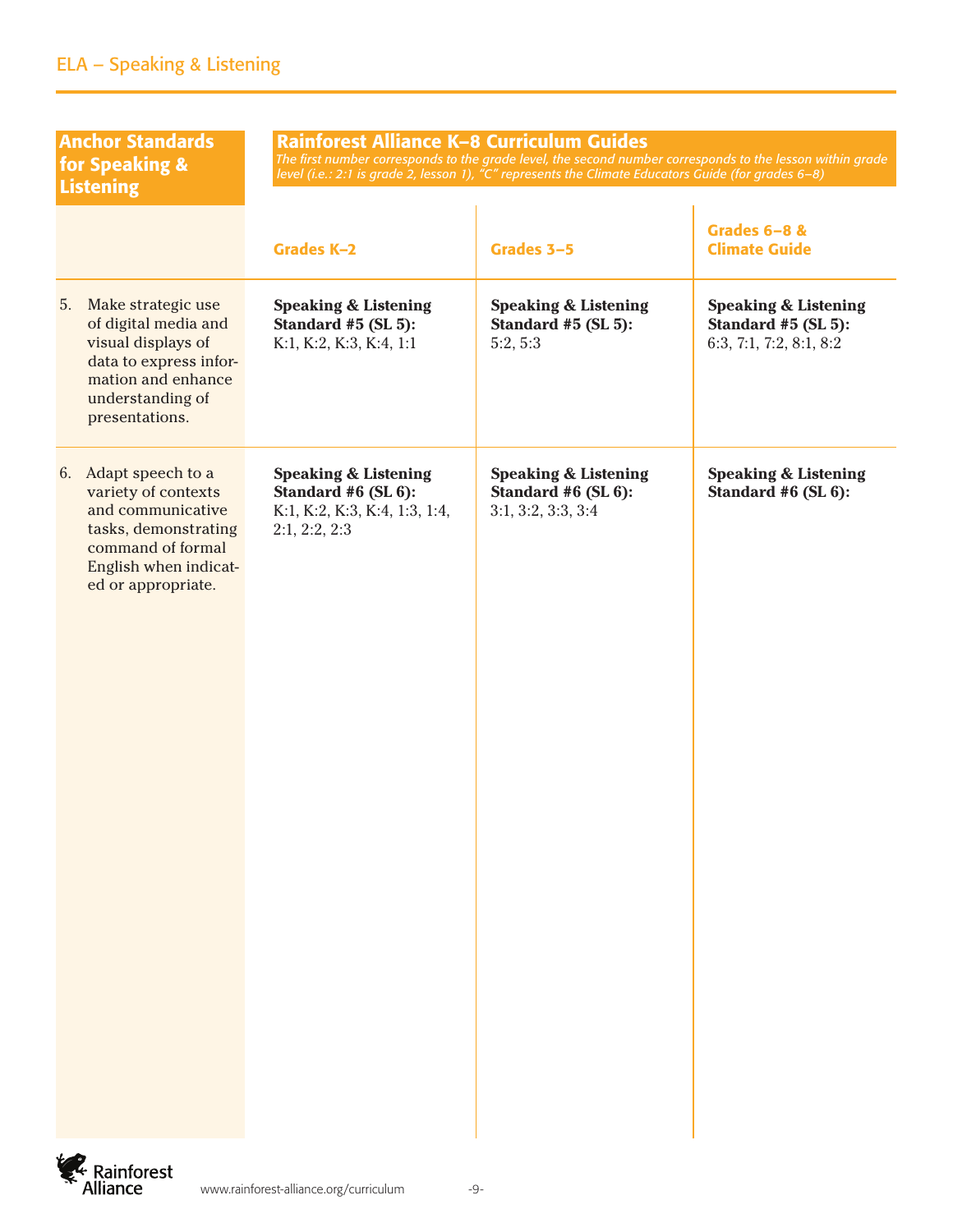| <b>Reading Standards for Literacy in</b><br><b>History/Social Studies: Grades 6-8 (RH)</b><br><b>Key Ideas &amp; Details</b> |                                                                                                                                                                                | Rainforest Alliance 6-8 &<br><b>Climate Curriculum Guides</b><br>The first number corresponds to the grade level, the second number<br>corresponds to the lesson within grade level (i.e.: 6:1 is grade 6, les- |  |
|------------------------------------------------------------------------------------------------------------------------------|--------------------------------------------------------------------------------------------------------------------------------------------------------------------------------|-----------------------------------------------------------------------------------------------------------------------------------------------------------------------------------------------------------------|--|
|                                                                                                                              |                                                                                                                                                                                | son 1), "C" represents the Climate Educators Guide (for grades 6-8)                                                                                                                                             |  |
| 1.                                                                                                                           | Cite specific textual evidence to support analysis of<br>primary and secondary sources.                                                                                        | 7:1, 7:2, 8:1, 8:2                                                                                                                                                                                              |  |
| 2.                                                                                                                           | Determine the central ideas or information of a<br>primary or secondary source; provide an accurate<br>summary of the source distinct from prior knowl-<br>edge or opinions.   | 6:1, 6:2, 6:3, 7:1, 7:2, 8:1, 8:2, C:1, C:2                                                                                                                                                                     |  |
| 3.                                                                                                                           | Identify key steps in a text's description of a pro-<br>cess related to history/social studies (e.g., how a<br>bill becomes law, how interest rates are raised or<br>lowered). | 6:2, 7:1, 7:2, 8:1                                                                                                                                                                                              |  |
| <b>Craft and Structure</b>                                                                                                   |                                                                                                                                                                                |                                                                                                                                                                                                                 |  |
|                                                                                                                              | 4. Determine the meaning of words and phrases as<br>they are used in a text, including vocabulary spe-<br>cific to domains related to history/social studies.                  | 6:2, 7:1, 7:2, 8:2, C:1, C:2, C:3, C:4, C:5                                                                                                                                                                     |  |
| 5.                                                                                                                           | Describe how a text presents information (e.g., se-<br>quentially, comparatively, and causally).                                                                               | 6:1, 6:2, 6:3                                                                                                                                                                                                   |  |
|                                                                                                                              | <b>Integration of Knowledge and Ideas</b>                                                                                                                                      |                                                                                                                                                                                                                 |  |
| 6.                                                                                                                           | Integrate visual information (e.g., in charts, graphs,<br>photographs, videos, or maps) with other informa-<br>tion in print and digital texts.                                | 6:2, 6:3, 7:1, 7:2, 8:1, 8:2, C:4                                                                                                                                                                               |  |
| 7.                                                                                                                           | Distinguish among fact, opinion, and reasoned judg-<br>ment in a text.                                                                                                         | 6:1, 6:2, 6:3, 8:1, 8:2                                                                                                                                                                                         |  |
| 8.                                                                                                                           | Analyze the relationship between a primary and<br>secondary source on the same topic.                                                                                          | 6:1, 6:2, 6:3, 7:1, 7:2, 8:1, 8:2                                                                                                                                                                               |  |

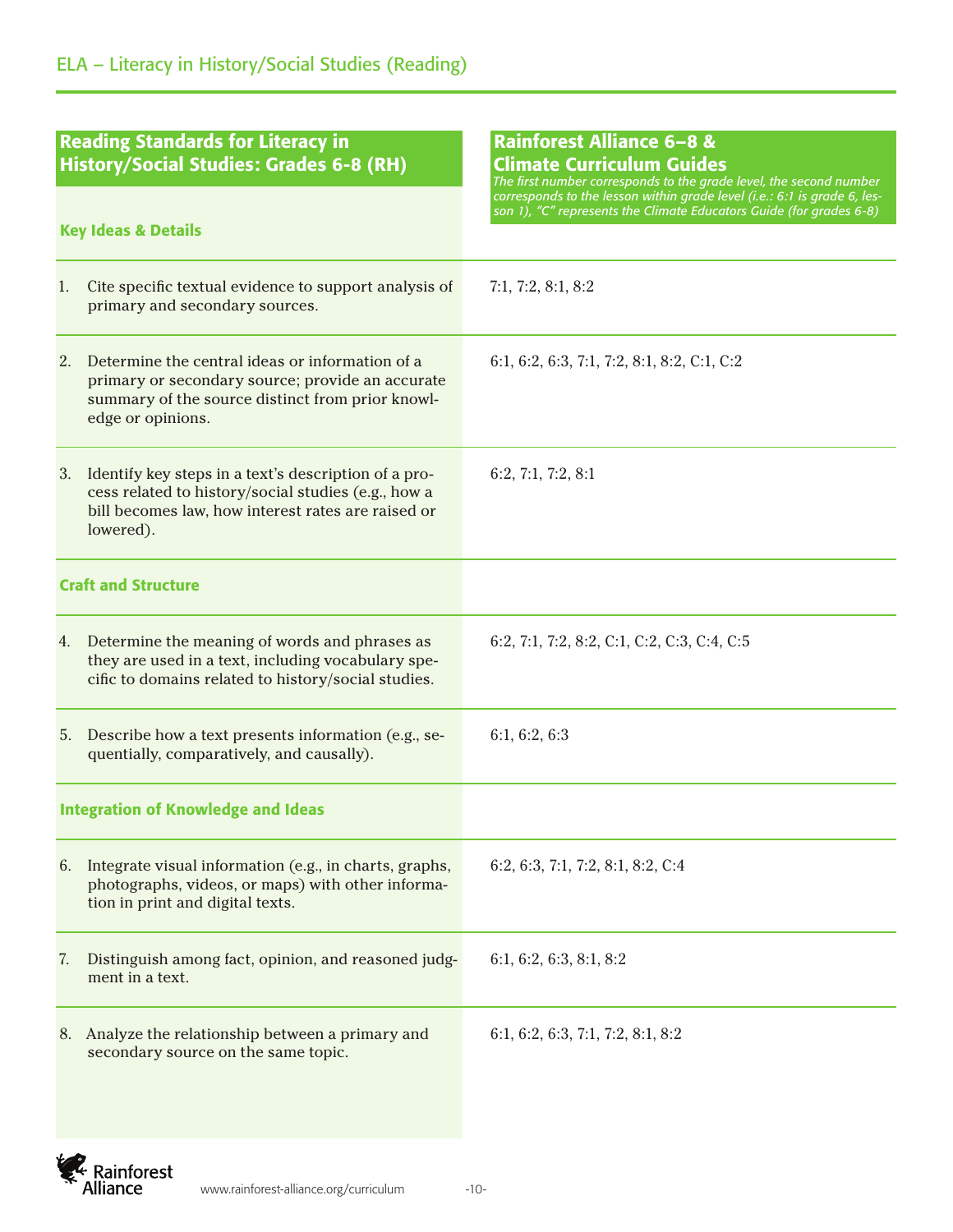| <b>Reading Standards for Literacy in Science</b><br>and Technical Subjects: Grades 6-8 (RST)                                                                                                                 | Rainforest Alliance 6-8 &<br><b>Climate Curriculum Guides</b><br>The first number corresponds to the grade level, the second number<br>corresponds to the lesson within grade level (i.e.: 6:1 is grade 6, les- |  |
|--------------------------------------------------------------------------------------------------------------------------------------------------------------------------------------------------------------|-----------------------------------------------------------------------------------------------------------------------------------------------------------------------------------------------------------------|--|
| <b>Key Ideas &amp; Details</b>                                                                                                                                                                               | son 1), "C" represents the Climate Educators Guide (for grades 6-8)                                                                                                                                             |  |
| Determine the central ideas or conclusions of a text;<br>1.<br>provide an accurate summary of the text distinct<br>from prior knowledge or opinions.                                                         | 6:1, 6:2, 6:3, 7:1, 7:2, 8:1, 8:2, C:1, C:2, C:3, C:4, C:5                                                                                                                                                      |  |
| 2. Follow precisely a multistep procedure when car-<br>rying out experiments, taking measurements, or<br>performing technical tasks.                                                                         | 6:1, 6:2, 7:1, 8:1, C:1, C:3, C:4                                                                                                                                                                               |  |
| <b>Craft and Structure</b>                                                                                                                                                                                   |                                                                                                                                                                                                                 |  |
| 3. Determine the meaning of symbols, key terms, and<br>other domain-specific words and phrases as they<br>are used in a specific scientific or technical context<br>relevant to grades 6–8 texts and topics. | 6:1, 6:2, 6:3, 8:1, 8:2, C:1, C:2, C:3, C:4, C:5                                                                                                                                                                |  |
| Analyze the structure an author uses to organize a<br>4.<br>text, including how the major sections contribute to<br>the whole and to an understanding of the topic.                                          | 6:1                                                                                                                                                                                                             |  |
| <b>Integration of Knowledge and Ideas</b>                                                                                                                                                                    |                                                                                                                                                                                                                 |  |
| Integrate quantitative or technical information<br>5.<br>expressed in words in a text with a version of that<br>information expressed visually (e.g., in a flowchart,<br>diagram, model, graph, or table).   | 6:1, 6:2, 6:3, 7:1, 7:2, 8:1, 8:2, C:1, C:2, C:3, C:4                                                                                                                                                           |  |
| 6.<br>Distinguish among facts, reasoned judgment based<br>on research findings, and speculation in a text.                                                                                                   | 6:1                                                                                                                                                                                                             |  |
| Compare and contrast the information gained from<br>7.<br>experiments, simulations, video, or multimedia<br>sources with that gained from reading a text on the<br>same topic.                               | 6:1, 6:2, 6:3, 7:1, 8:1, C:1, C:2, C:3, C:4, C:5                                                                                                                                                                |  |